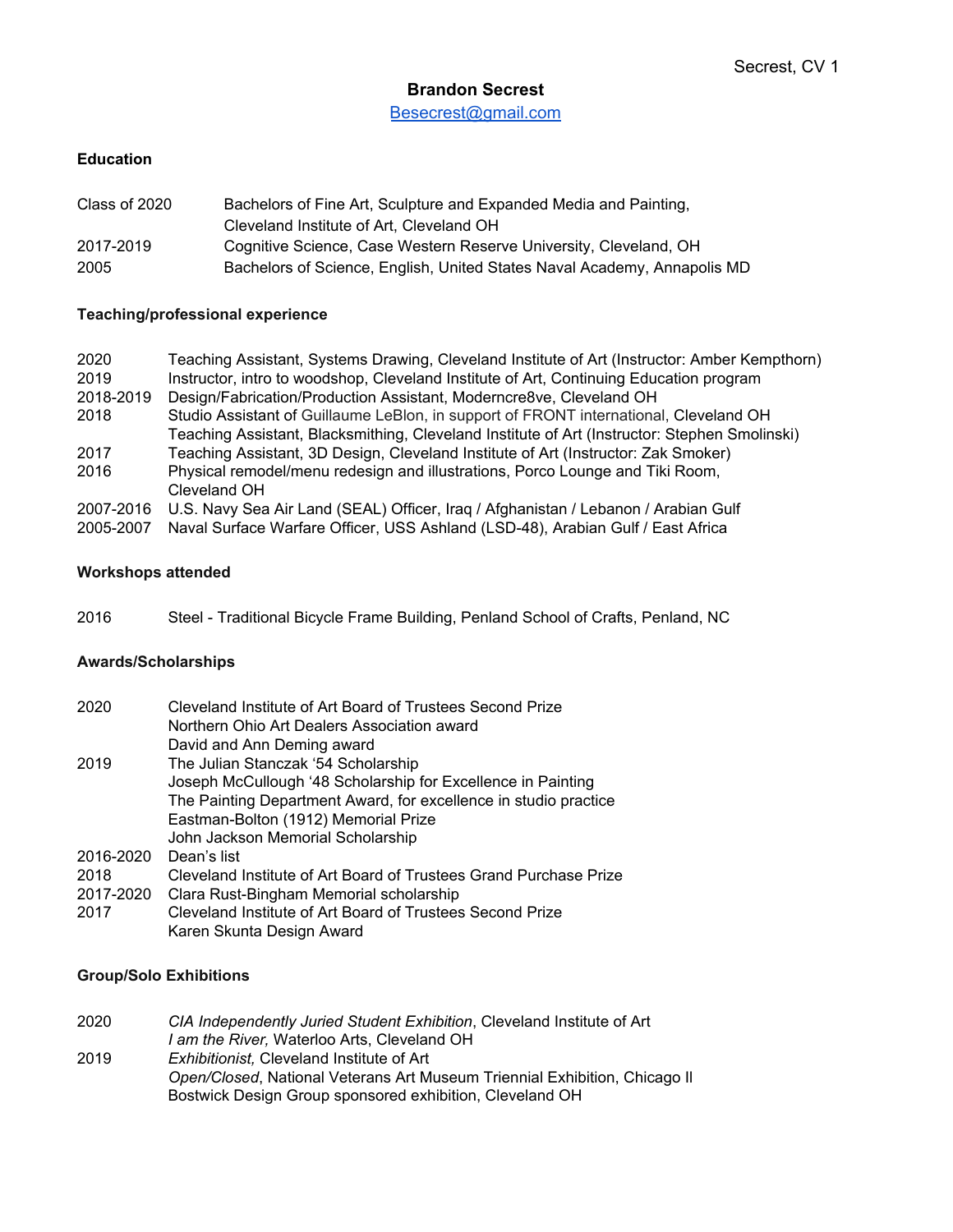### **Brandon Secrest**

### [Besecrest@gmail.com](mailto:Besecrest@gmail.com)

*CIA Independently Juried Student Exhibition*, Cleveland Institute of Art

- 2018 *The 100 Show,* Cleveland Institute of Art, Cleveland OH *Bazaarbeque*, FORUM artspace, Cleveland OH *Piece of the artist,* two-week independent installation, Cleveland Institute of Art *CIA Independently Juried Student Exhibition*, Cleveland Institute of Art 2017 Permanent sculptural installation, *Banter* (restaurant), Cleveland OH
- *CIA Independently Juried Student Exhibition*, Cleveland Institute of Art
- 2016 *Political Vacuum*, three-day storefront installation, Blazing Saddle Cycle, Cleveland OH

#### **Bibliography**

2020 The Plain Dealer:

[https://www.cleveland.com/arts/2020/03/cleveland-institute-of-arts-74th-annual-student-independ](https://www.cleveland.com/arts/2020/03/cleveland-institute-of-arts-74th-annual-student-independent-exhibition-displays-talents-on-the-rise.html) [ent-exhibition-displays-talents-on-the-rise.html](https://www.cleveland.com/arts/2020/03/cleveland-institute-of-arts-74th-annual-student-independent-exhibition-displays-talents-on-the-rise.html)

#### 2019 Chicago Tribune:

[https://www.chicagotribune.com/entertainment/museums/ct-ent-nvam-war-art-review-waxman-ttd-](https://www.chicagotribune.com/entertainment/museums/ct-ent-nvam-war-art-review-waxman-ttd-0609-story.html?fbclid=IwAR0zyneSwj6B3zitdUY6N2l0Azi_9V1jzmduyzqHtab8no4XJ1TcWezbLaQ)[0609-story](https://www.chicagotribune.com/entertainment/museums/ct-ent-nvam-war-art-review-waxman-ttd-0609-story.html?fbclid=IwAR0zyneSwj6B3zitdUY6N2l0Azi_9V1jzmduyzqHtab8no4XJ1TcWezbLaQ)

*Transmissions Volume 2, Issue 2,* interview for National Veterans Art Museum Triennial: <https://www.nvam.org/newsletters>

#### 2018 Link Magazine: <https://www.cia.edu/news/stories/in-command-of-his-art>

NPR affiliate WCPN, *Ideastream* radio interview: <http://wcpn.ideastream.org/news/brandon-secrest-from-navy-seal-to-student-sculptor>

2017 Freshwater Cleveland:

<http://www.freshwatercleveland.com/features/PhotoEssay030917.aspx>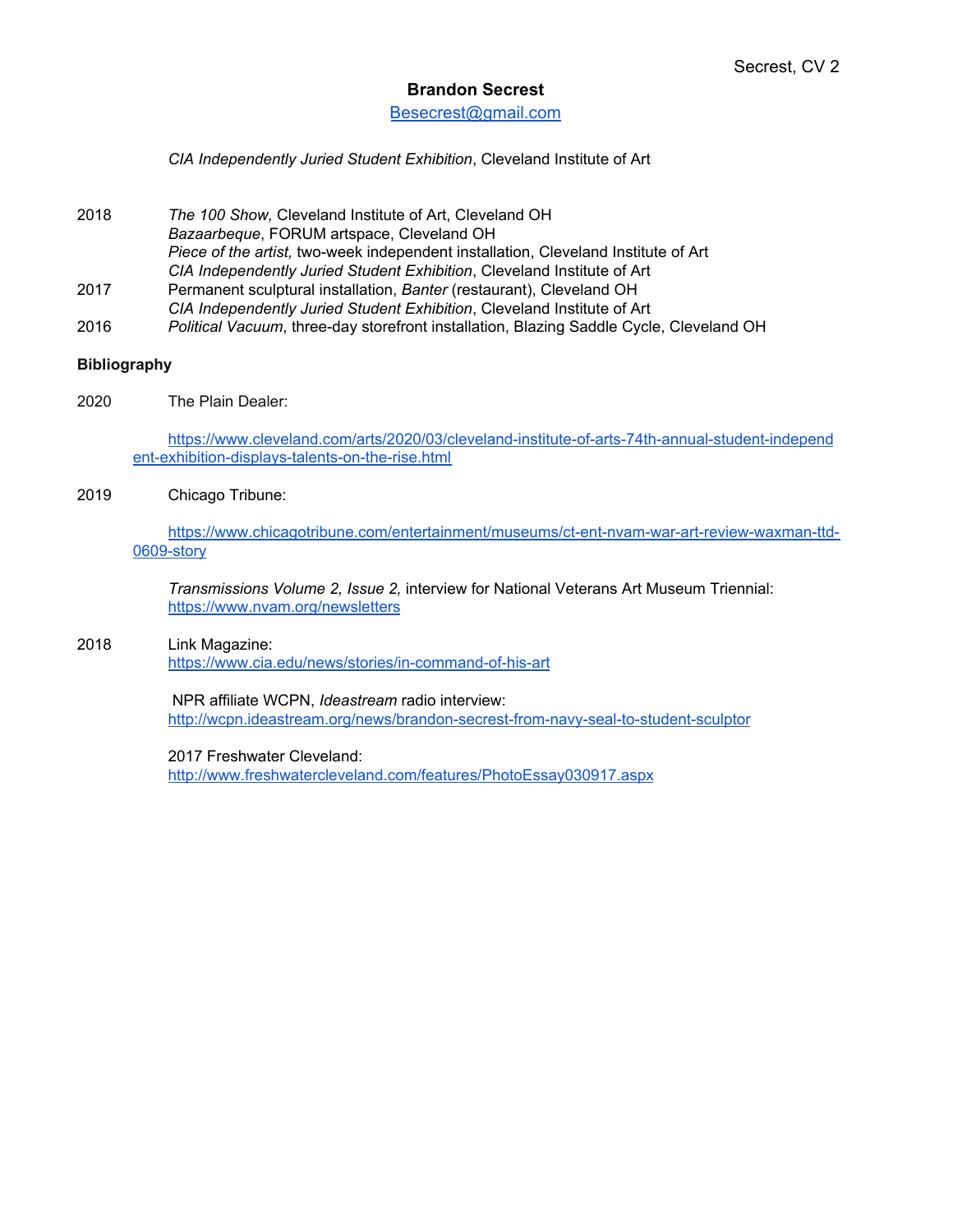**Brandon Secrest** [Besecrest@gmail.com](mailto:Besecrest@gmail.com)

*- This page unintentionally left blank -*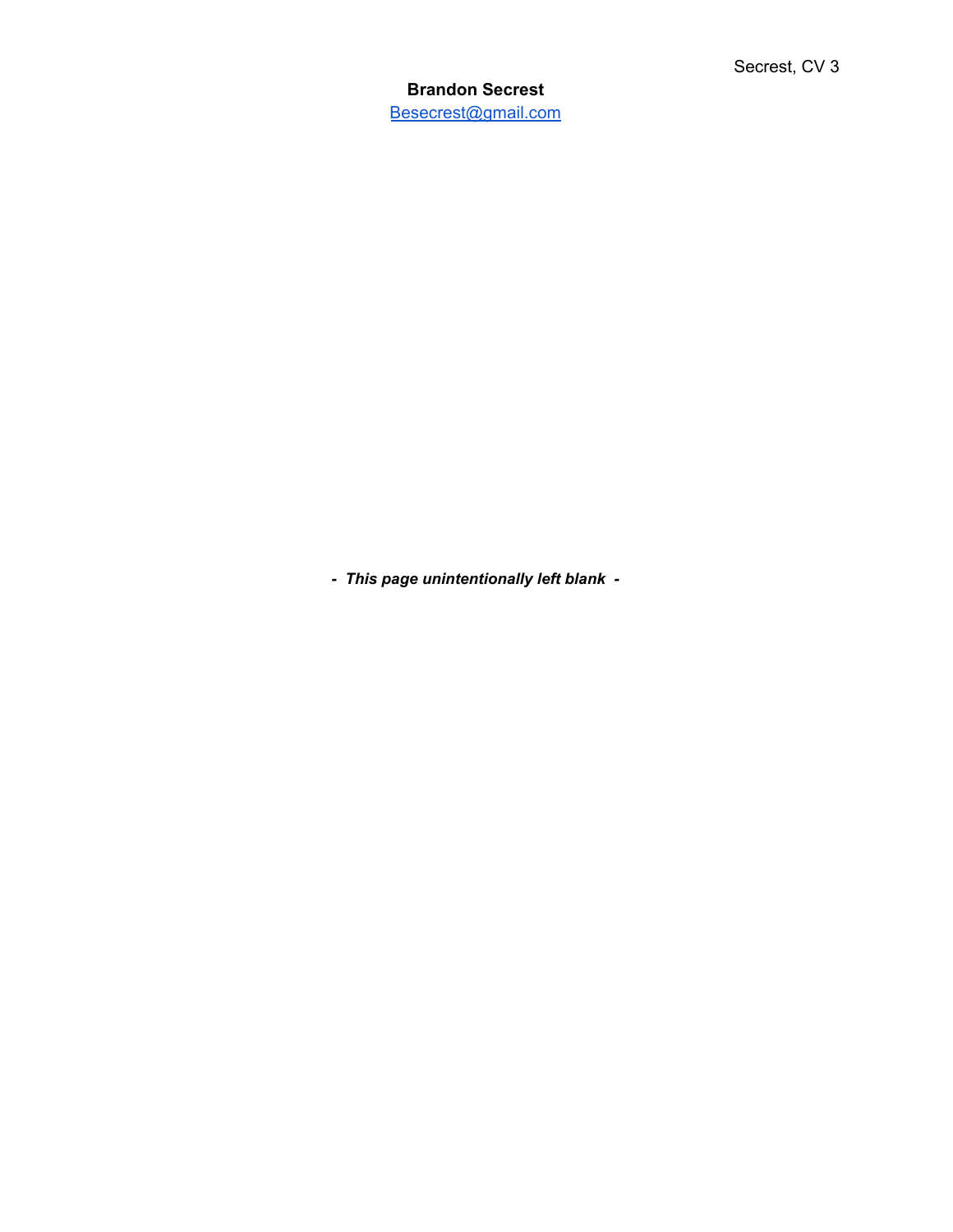**Brandon Secrest** [Besecrest@gmail.com](mailto:Besecrest@gmail.com)

*- This page intentionally left blank -*